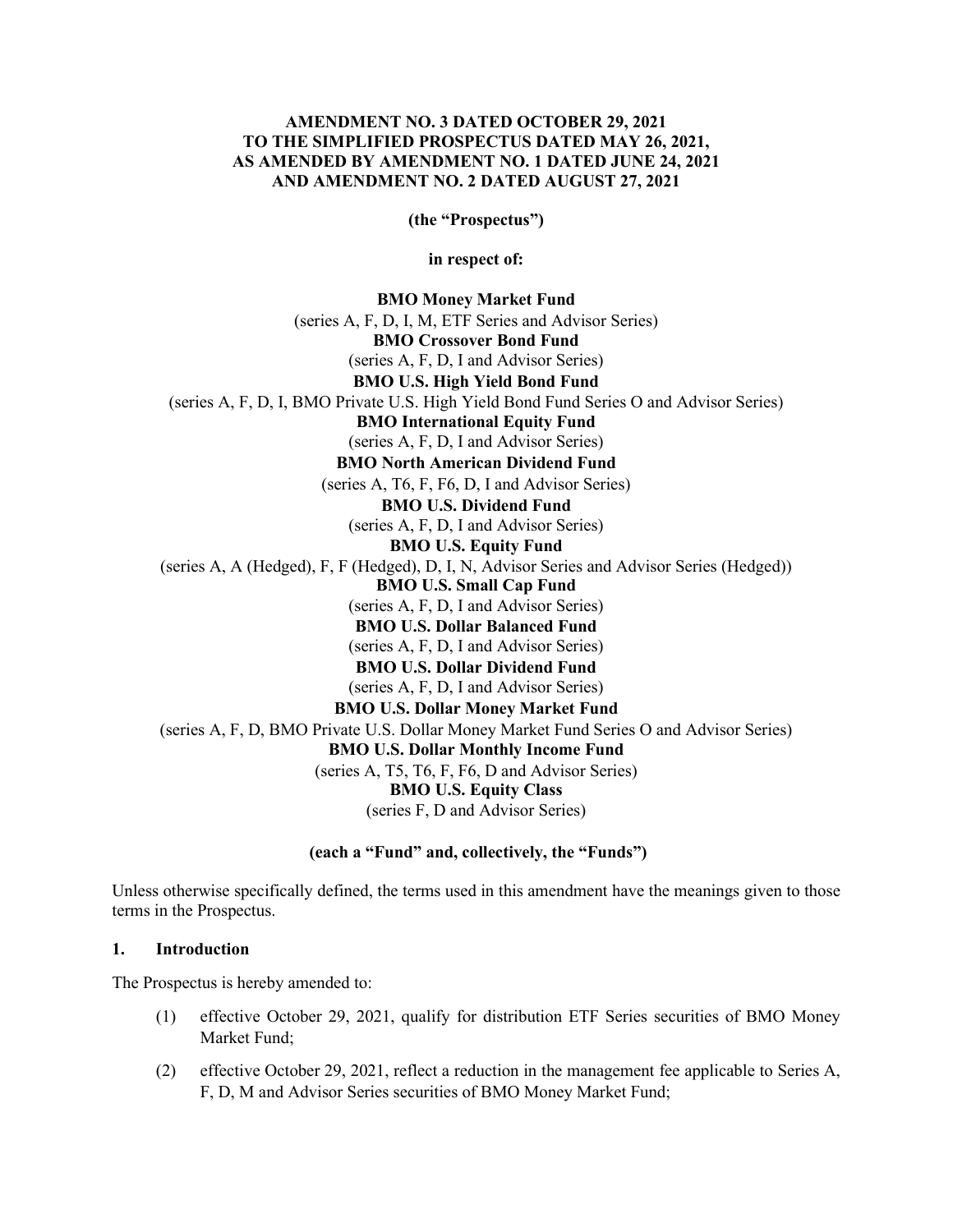- (3) effective October 29, 2021, reflect a reduction in the administration fee applicable to Series A, F, D and Advisor Series securities of BMO Money Market Fund;
- (4) effective October 29, 2021, reflect revisions to the disclosure concerning the investment strategies and distribution policies of BMO U.S. Dollar Money Market Fund;
- (5) effective on or about November 12, 2021, reflect the removal of Taplin, Canida & Habacht, LLC ("**TCH**") as a sub-advisor for BMO Crossover Bond Fund;
- (6) effective on or about November 19, 2021, reflect the removal of BMO Asset Management Corp. ("**BMOAM Corp.**") as sub-advisor for BMO U.S. Dollar Money Market Fund;
- (7) effective on or about November 12, 2021, reflect that Columbia Management Investment Advisers, LLC ("**CMIA**") will replace BMO Asset Management Inc. ("**BMOAM Inc.**") as portfolio manager of BMO U.S. High Yield Bond Fund, and TCH will cease to act as subadvisor for that Fund. A change in the investment strategies of BMO U.S. High Yield Bond Fund will be made as a result;
- (8) effective on or about November 12, 2021, reflect that CMIA will replace TCH as sub-advisor for the U.S. fixed income portion of BMO U.S. Dollar Balanced Fund and the U.S. fixed income and U.S. high yield bond portions of BMO U.S. Dollar Monthly Income Fund. Effective on or about December 15, 2021, CMIA will replace BMOAM Corp. as sub-advisor for the U.S. equity portion of each of BMO North American Dividend Fund, BMO U.S. Dollar Balanced Fund and BMO U.S. Dollar Monthly Income Fund. BMOAM Inc. will remain as portfolio manager of BMO North American Dividend Fund, BMO U.S. Dollar Balanced Fund and BMO U.S. Dollar Monthly Income Fund; and
- (9) effective on or about December 15, 2021, reflect that CMIA will replace BMOAM Inc. as portfolio manager of BMO International Equity Fund, BMO U.S. Dividend Fund, BMO U.S. Dollar Dividend Fund, BMO U.S. Equity Class, BMO U.S. Equity Fund and BMO U.S. Small Cap Fund, and BMOAM Corp. will cease to act as sub-advisor for those Funds.

#### **2. Qualification of ETF Series of BMO Money Market Fund**

This amendment qualifies for distribution ETF Series securities of BMO Money Market Fund, effective October 29, 2021.

The following technical amendments are made to the Prospectus to reflect this change:

- (1) Each of the front and back covers of the Prospectus are amended by adding "ETF Series" to the list of series of securities being offered by BMO Money Market Fund.
- (2) The second paragraph on the front inside cover of the Prospectus is deleted in its entirety and replaced with the following:

"BMO Core Plus Bond Fund, BMO Global Multi-Sector Bond Fund, BMO Global Strategic Bond Fund, BMO Money Market Fund, BMO SIA Focused Canadian Equity Fund, BMO SIA Focused North American Equity Fund, BMO Tactical Dividend ETF Fund, BMO U.S. All Cap Equity Fund and BMO Women in Leadership Fund issue ETF Series securities directly to Designated Brokers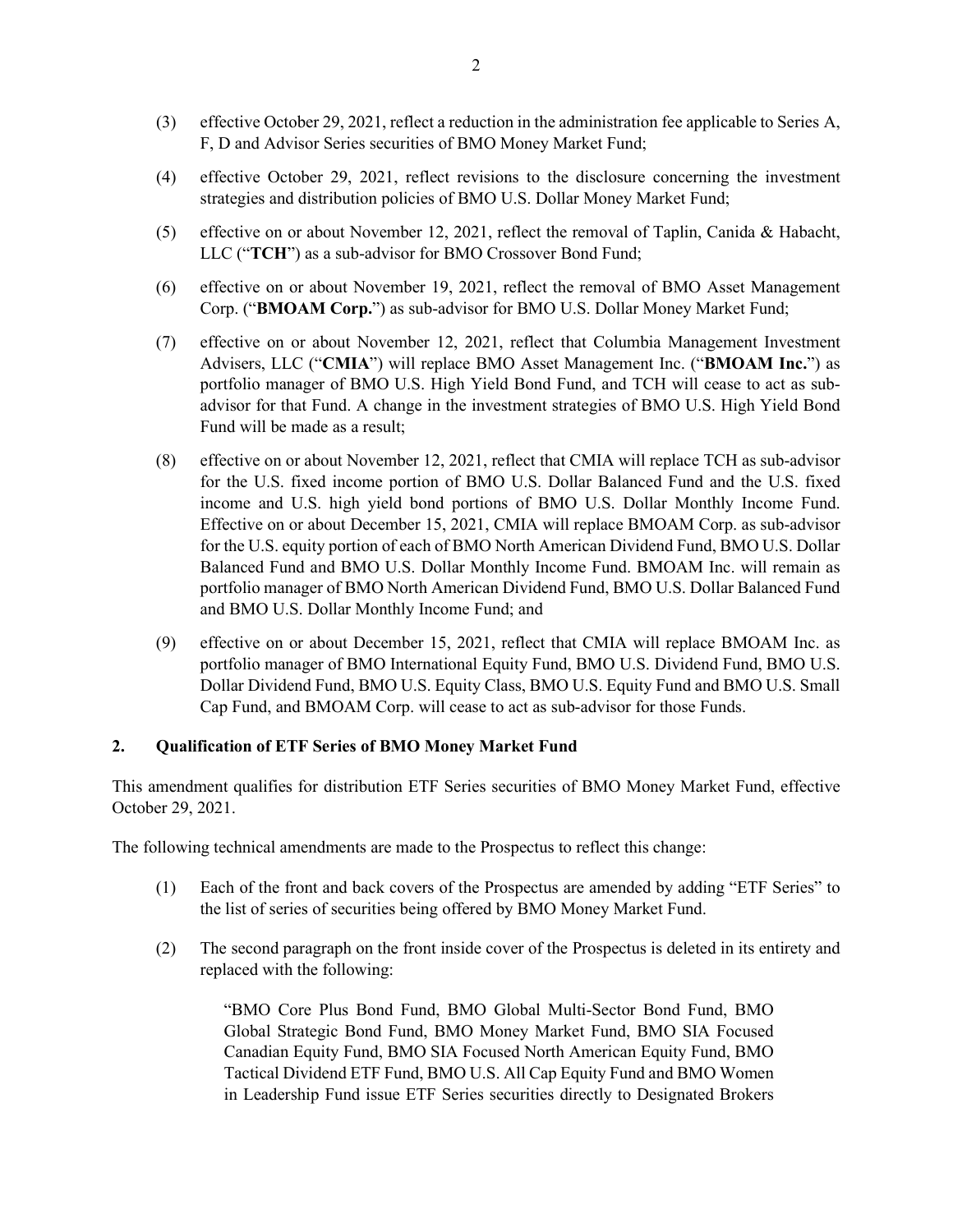and ETF Dealers (as both such terms are hereinafter defined). BMO Nesbitt Burns Inc., an affiliate of BMO Investments Inc., acts or will act as a Designated Broker and an ETF Dealer for the ETF Series securities of these funds."

(3) The following is added as a new fifth paragraph on the front inside cover of the Prospectus:

"BMO Money Market Fund has applied to have its ETF Series securities listed on the TSX. Listing is subject to the approval of the TSX in accordance with its original listing requirements. The TSX has not conditionally approved BMO Money Market Fund's listing application for the ETF Series securities and there is no assurance that the TSX will approve the listing application."

(4) The "Date started" row of the "Fund details" table for BMO Money Market Fund on page 15 is amended by adding the following ETF Series date immediately below the date provided for Series M securities:

| ETF Series: October 29, 2021 |
|------------------------------|
| $\int$ (Ticker symbol: ZMMK) |

(5) The "Management fee" row of the "Fund details" table for BMO Money Market Fund on page 15 is amended by adding the following ETF Series management fee immediately below the management fee provided for Series M securities:

(6) The "Administration fee" row of the "Fund details" table for BMO Money Market Fund on page 15 is deleted in its entirety and replaced with the following:

| <b>Administration fee</b> | 0.08%                                         |
|---------------------------|-----------------------------------------------|
|                           | Series M: 0.05%                               |
|                           | (for Series I, separate fees and expenses are |
|                           | negotiated and paid by each Series I          |
|                           | investor $)^{(1)}$                            |
|                           | (for ETF Series, no fixed administration      |
|                           | fee is paid $(2)$                             |
|                           |                                               |
|                           | Fees and expenses also include taxes and      |
|                           | other fund costs. See Fees and expenses on    |
|                           | page 367 for details.                         |

- (7) The following footnote (2) is added immediately after footnote (1) under the "Fund details" table for BMO Money Market Fund on page 15:
	- "(2) For ETF Series securities, the manager is responsible for payment of the costs related to the Administration Expenses and other operating expenses of the fund which are allocated to the ETF Series, other than the Fund Expenses. See *Fees and expenses* on page 367 for details."
- (8) The third bullet in the first paragraph under the heading "Investment strategies" on page 15 is deleted in its entirety and replaced with the following: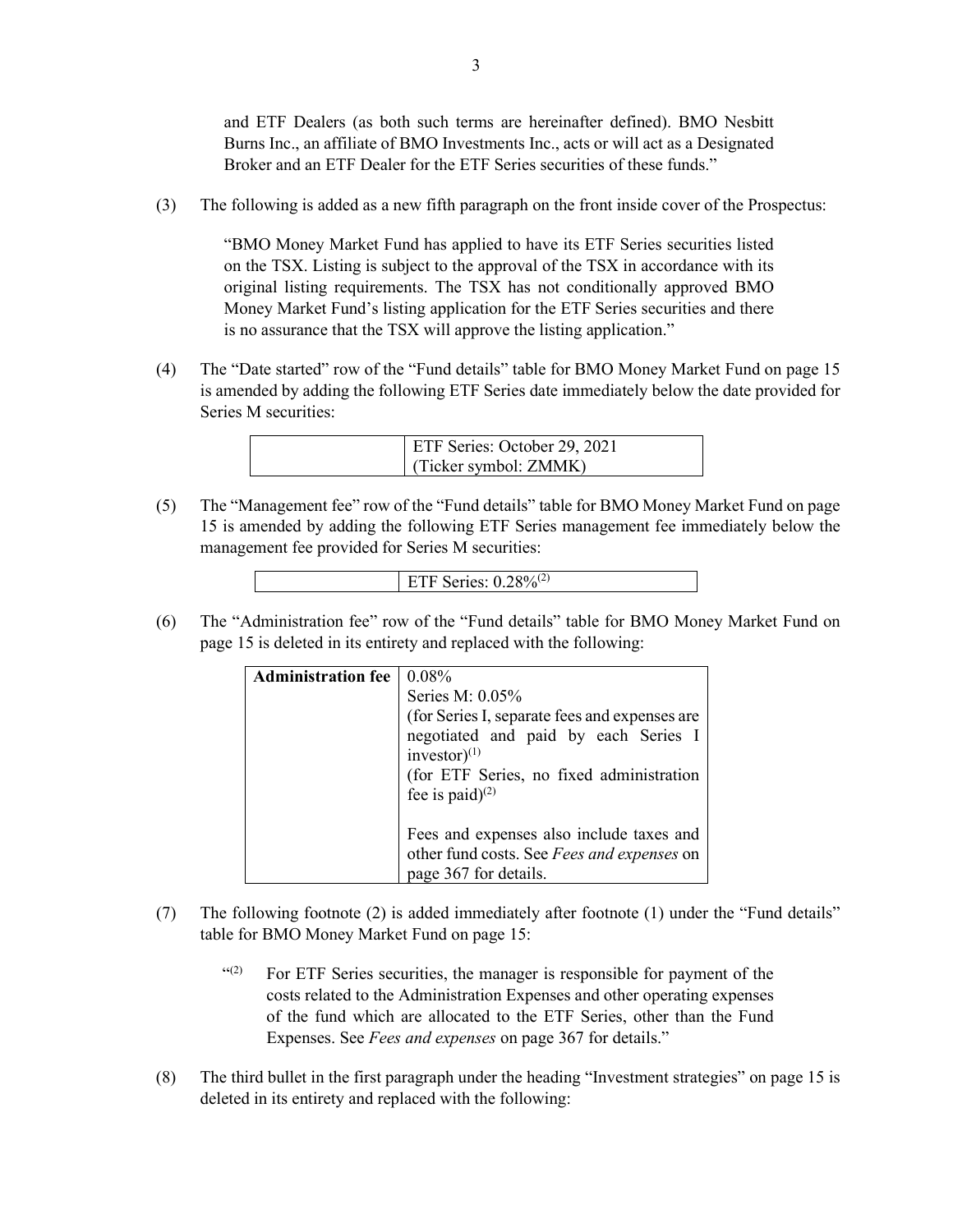- "● strives to maintain a NAV per unit of \$1.00 for Series A, Series F, Series D, Series I, Series M and Advisor Series by allocating income daily and distributing it monthly, but there is a risk the NAV per unit could vary from this amount
- strives to maintain a NAV per unit of \$50.00 or higher for ETF Series by accruing income daily and distributing it monthly, but there is a risk the NAV per unit could vary from this amount"
- (9) The first paragraph under the heading "What are the risks of investing in the fund?" on page 15 is deleted in its entirety and replaced with the following:

"These strategies may involve the following risks:

- the yield of the fund varies with short-term interest rates
- although the fund intends to maintain a NAV per unit of \$1.00 for Series A, Series F, Series D, Series I, Series M and Advisor Series, and a NAV per unit of \$50.00 or higher for ETF Series, there is no assurance that we can do so as the value of the fund's portfolio securities may fluctuate under certain conditions, including where interest rates are low or negative. During periods of low market yields, the NAV per unit may fall below \$1.00 for Series A, Series F, Series D, Series I, Series M and Advisor Series or \$50.00 for ETF Series"
- (10) The following paragraph is added immediately after the second paragraph under the heading "What are the risks of investing in the fund?" on page 15:

"Additional risks associated with an investment in ETF Series securities include:

- absence of an active market for ETF Series securities and lack of operating history risk
- halted trading of ETF Series securities risk
- trading price of ETF Series securities risk
- TSX listing of ETF Series securities risk."
- (11) The disclosure under the heading "Distribution policy" on page 16 is deleted in its entirety and replaced with the following:

"For Series A, Series F, Series D, Series I, Series M and Advisor Series securities, any net income is allocated daily and distributed monthly, and any net capital gains are distributed in December. Distributions for these series are automatically reinvested in additional securities of the fund.

For ETF Series securities, any net income is accrued daily and distributed monthly, and any net capital gains are distributed monthly, in each case in cash. Annual distributions may be paid in cash or reinvested automatically in additional ETF Series securities of the fund at a price equal to the NAV per security of the fund and the ETF Series securities will be immediately consolidated such that the number of outstanding ETF Series securities following the distribution will equal the number of ETF Series securities outstanding prior to the distribution. If you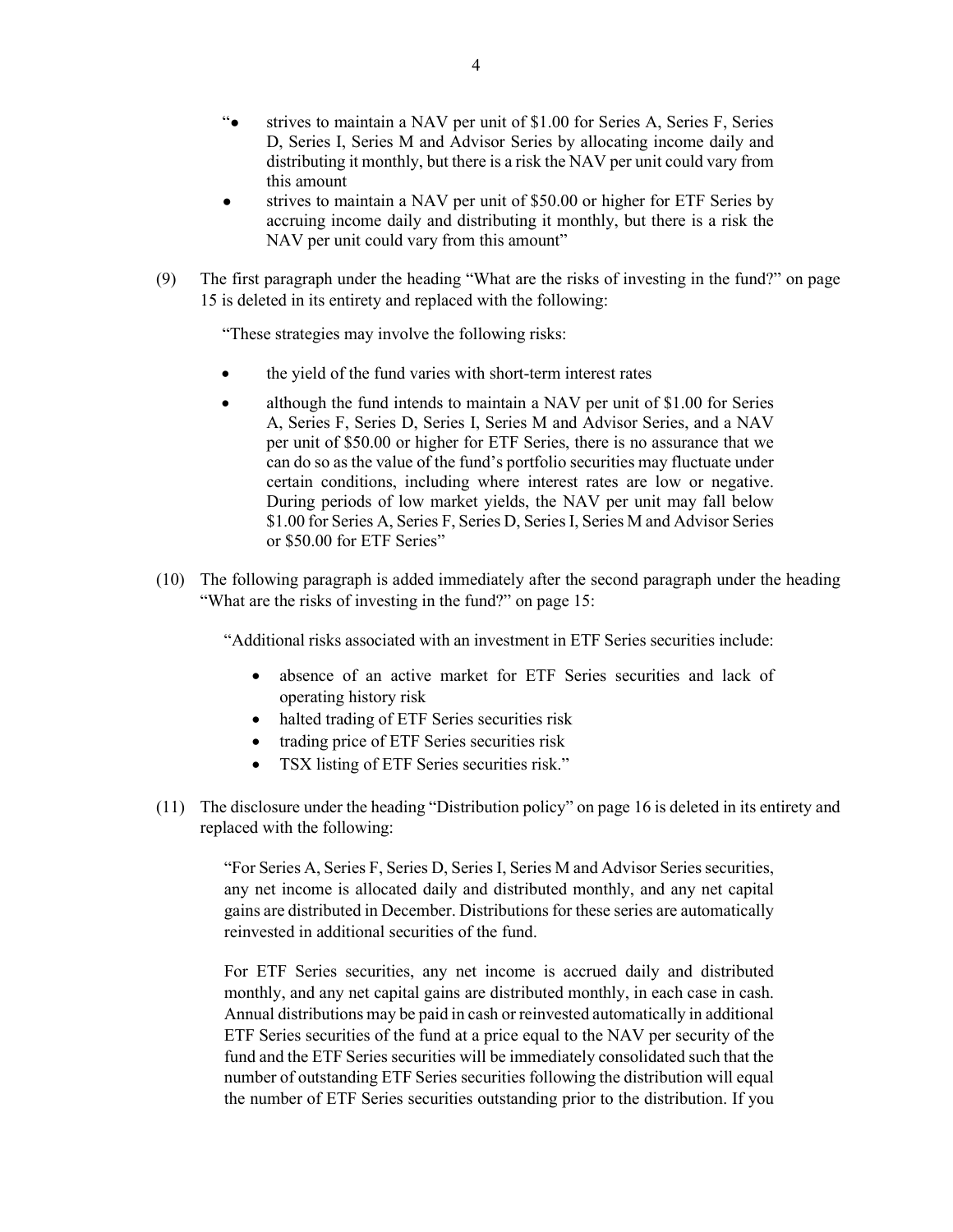are enrolled in a Distribution Reinvestment Plan, your distributions are automatically reinvested in additional securities of the ETF Series pursuant to the Distribution Reinvestment Plan. In addition, the fund may from time to time pay additional distributions on its ETF Series securities, including without restriction in connection with a special dividend or in connection with ROC.

**If the cash distributions to you are greater than the net increase in the value of your investment in ETF Series securities, these distributions will erode the value of your original investment.**

**A ROC does not necessarily reflect the fund's investment performance and should not be confused with "yield" or "income". You should not draw any conclusions about the fund's investment performance from the amount of this distribution.**

**A ROC will reduce the amount of your original investment and may result in the return to you of the entire amount of your original investment. A ROC made to you is not immediately taxable in your hands but will reduce the ACB of the related securities. You should consult your tax advisor regarding the tax implications of receiving a ROC on your securities.**

Please see *Income tax considerations for investors* on page 383 for more information."

(12) The paragraph under the heading "Fund expenses indirectly borne by investors" on page 16 is deleted in its entirety and replaced with the following:

"See *Fund Expenses indirectly borne by investors* on page 14 for the assumptions we're required to use in this table. The assumptions do not reflect the actual performance of this fund. This information is not available for ETF Series because this series is new and its expenses are not yet known."

(13) The following is added as a new fifth paragraph under the heading "What is an ETF Series?" on page 335:

"BMO Money Market Fund has applied to have its ETF Series securities listed on the TSX. Listing is subject to the approval of the TSX in accordance with its original listing requirements. The TSX has not conditionally approved BMO Money Market Fund's listing application for the ETF Series securities and there is no assurance that the TSX will approve the listing application."

(14) The second paragraph under the risk factor "Absence of an active market for ETF Series securities and lack of operating history risk" on page 336 under the heading "General investment risks" is deleted in its entirety and replaced with the following:

"ETF Series securities of BMO Money Market Fund have no previous operating history. Although the ETF Series securities of BMO Money Market Fund may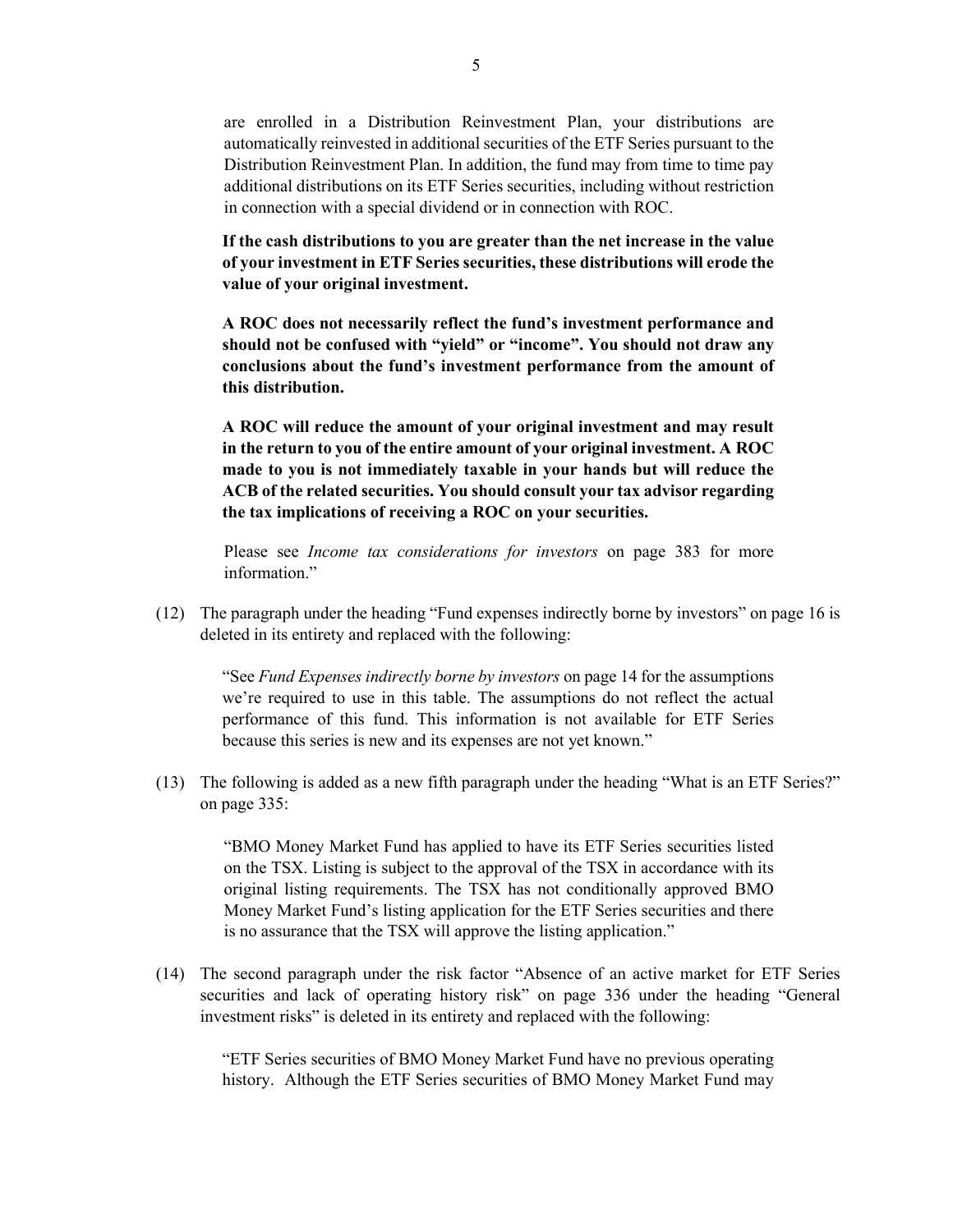be listed on the TSX, there can be no assurance that an active public market for these ETF Series securities will develop or be sustained."

(15) The following is added as a new risk factor immediately after "Trading price of ETF Series securities risk" on page 343 under the heading "General investment risks":

#### "**TSX Listing of ETF Series securities risk**

The TSX has not conditionally approved the listing application for BMO Money Market Fund's ETF Series securities and there is no assurance that it will do so."

(16) The seventh paragraph on page 355 under the sub-heading "How we compute the NAV of a fund" under the heading "Purchases, switches and redemptions" is deleted in its entirety and replaced with the following:

"Although no assurance can be given that this will always be the case, we intend to maintain a NAV per unit of \$1.00 for Series A, Series F, Series D, Series I, Series M and Advisor Series of BMO Money Market Fund, \$50.00 or higher for ETF Series securities of BMO Money Market Fund, and U.S.\$1.00 for each series of BMO U.S. Dollar Money Market Fund."

(17) The second paragraph on page 356 under the sub-heading "Issuance of ETF Series – To Designated Brokers and ETF Dealer" under the heading "How we process your order" is deleted in its entirely and replaced with the following:

"On any Trading Day, a Designated Broker or an ETF Dealer may place a subscription order for the Prescribed Number of ETF Series securities (or an integral multiple thereof or such number of ETF Series securities as we may permit) of a fund. If a subscription order is received by the fund by 9:00 a.m. (ET) on a Trading Day (or such later time on such Trading Day as we may permit), the fund will issue to the Designated Broker or the ETF Dealer the ETF Series securities (i) by no later than the third business day after the subscription notice is accepted, in the case of a fund that invests a portion of its portfolio assets in T+3 Securities, (ii) by no later than the second business day after the date on which the subscription order is accepted in the case of a fund that does not invest a portion of its portfolio assets in T+3 Securities (other than BMO Money Market Fund), (iii) by no later than the next business day after the date on which the subscription order is accepted in the case of BMO Money Market Fund, or (iv) in such shorter period as may be determined by us in response to changes in applicable law or general changes to settlement procedures in applicable markets, in each case provided that payment for such ETF Series securities has been received."

(18) The second sentence in the second paragraph on page 357 under the sub-heading "Special considerations for securityholders of ETF Series" under the heading "How we process your order" is deleted in its entirely and replaced with the following: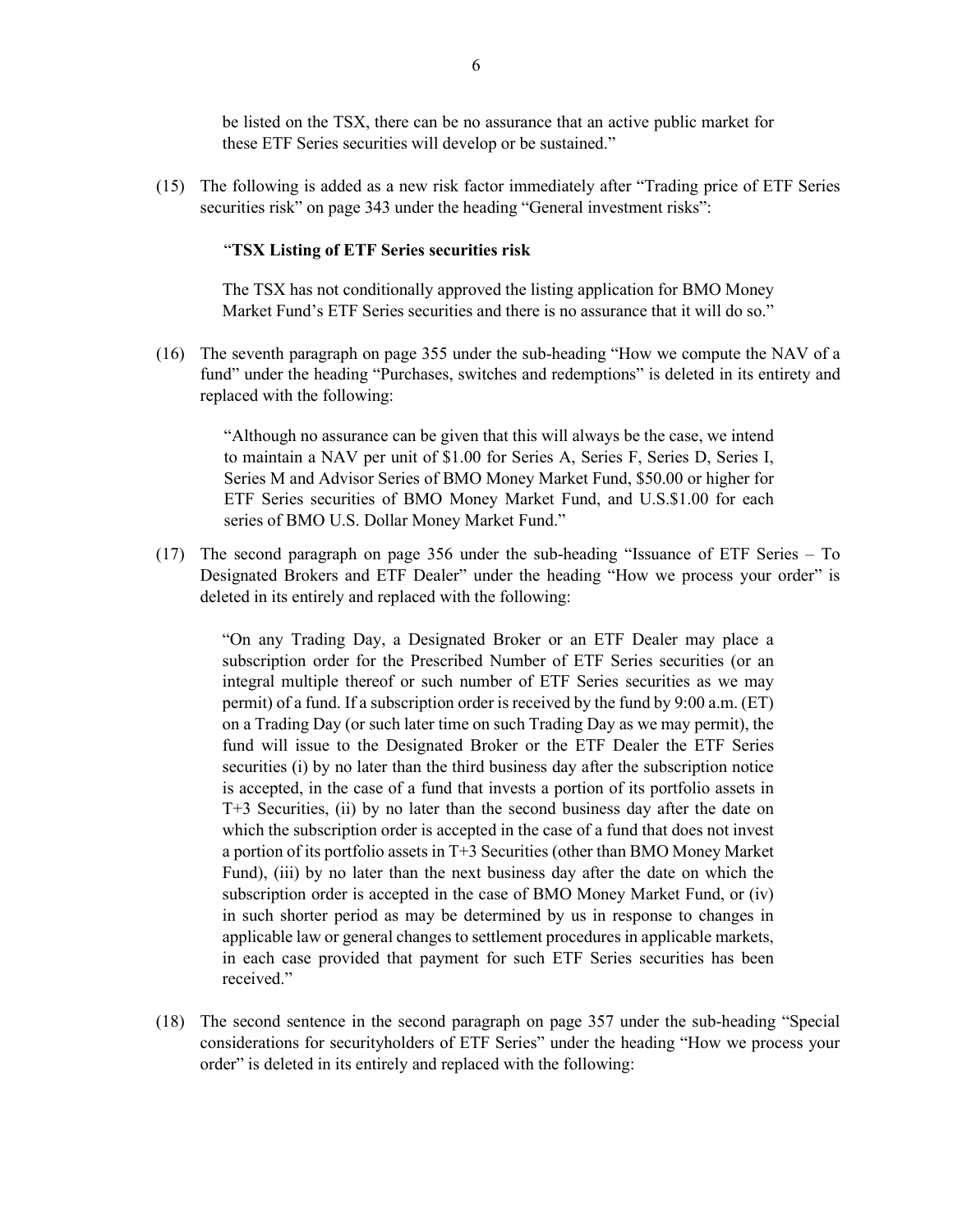"This settlement cycle differs from the standard settlement cycle for secondary market trades in the ETF Series securities of the fund, which customarily occurs no later than the second business day after the date upon which pricing for the ETF Series securities is determined (with the exception of ETF Series securities of BMO Money Market Fund, where settlement occurs no later than one business day after the date upon which pricing is determined)."

(19) The second paragraph on page 361 under the sub-heading "Redeeming and Exchanging ETF Series securities – Redemption of ETF Series securities for cash" under the heading "Redeeming securities" is deleted in its entirely and replaced with the following:

"In order for a cash redemption to be effective on a Trading Day, a cash redemption request in the form prescribed by us from time to time must be delivered to the applicable fund at its registered office by 9:00 a.m. on the Trading Day (or such later time on such Trading Day as we may permit). If a cash redemption request is not received by the delivery deadline noted immediately above on a Trading Day, the cash redemption request will be effective only on the next Trading Day. Payment of the redemption price will be made (i) by no later than the third business day after the effective day of the redemption, in the case of a fund that invests a portion of its portfolio assets in  $T+3$  Securities, (ii) by no later than the second business day after the effective day of the redemption, in the case of a fund that does not invest a portion of its portfolio assets in  $T+3$ Securities (other than BMO Money Market Fund), (iii) by no later than the next business day after the effective date of the redemption in the case of BMO Money Market Fund, or (iv) in each case, such shorter period as may be determined by us in response to changes in applicable law or general changes to settlement procedures in applicable markets. The cash redemption request forms may be obtained from any registered broker or dealer."

(20) The second and third paragraphs on page 362 under the sub-heading "Redeeming and Exchanging ETF Series securities – Exchange of ETF Series securities for Baskets of Securities" under the heading "Redeeming securities" are deleted in their entirely and replaced with the following:

"To effect an exchange of ETF Series securities, a securityholder must submit an exchange request in the form prescribed by us from time to time to the applicable fund at its registered office by 9:00 a.m. on a Trading Day (or such later time on such Trading Day as we may permit). The exchange price will be equal to the NAV of the ETF Series securities on the effective day of the exchange request, payable by delivery of Baskets of Securities and cash, or, with respect to BMO Money Market Fund, cash only. The ETF Series securities will be redeemed in the exchange.

If an exchange request is not received by the submission deadline noted immediately above on a Trading Day, the exchange order will be effective only on the next Trading Day. Settlement of exchanges for Baskets of Securities and cash, or in the case of BMO Money Market Fund, cash only, will be made (i) by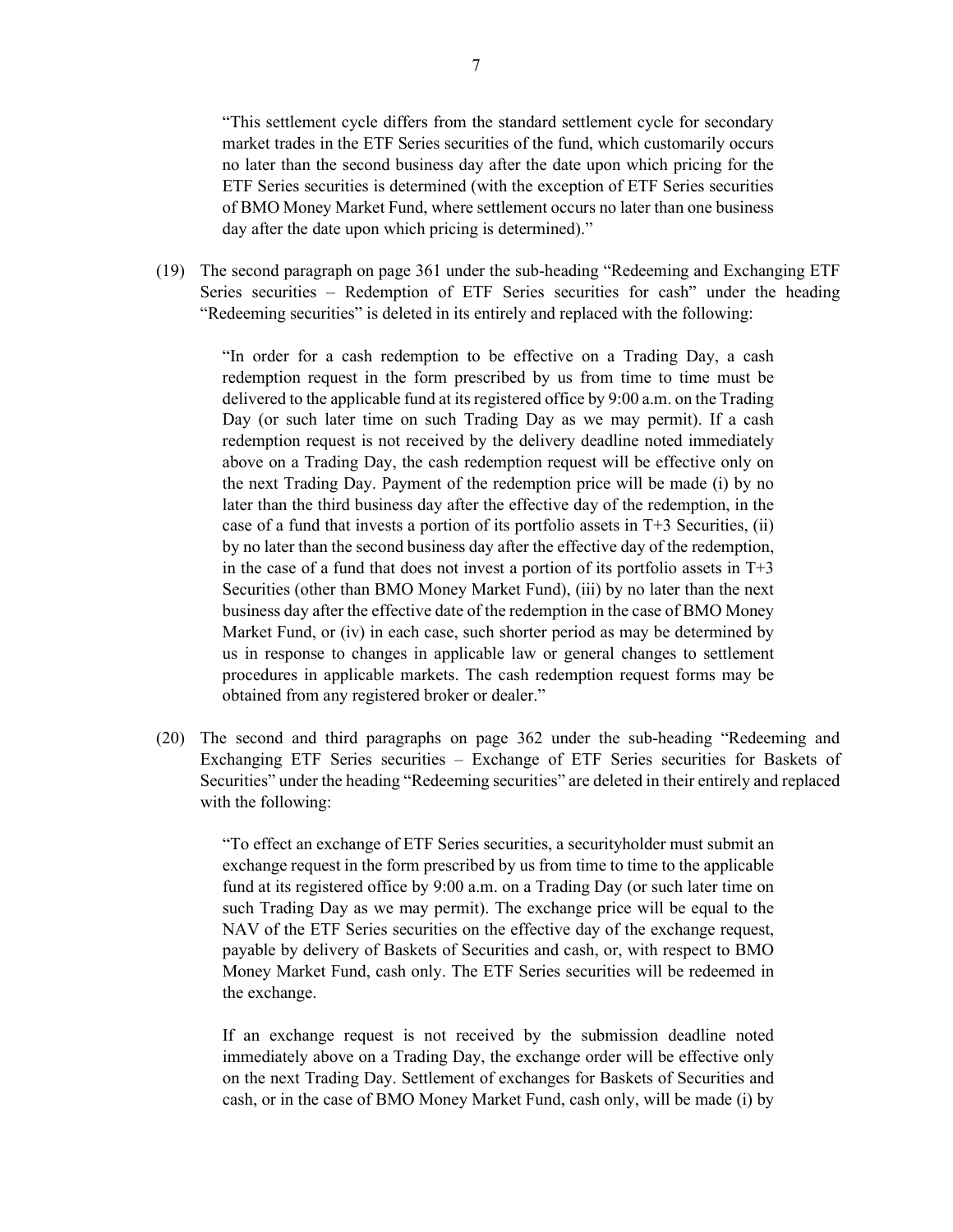no later than the third business day after the effective day of the exchange request, in the case of a fund that invests a portion of its portfolio assets in T+3 Securities, (ii) by no later than the second business day after the effective day of the exchange request in the case of a fund that does not invest a portion of its portfolio assets in T+3 Securities (other than BMO Money Market Fund), (iii) by no later than the next business day after the effective date of the exchange request in the case of BMO Money Market Fund, or (iv) in such shorter period as may be determined by the manager in response to changes in applicable law or general changes to settlement procedures in applicable markets. The securities to be included in the Baskets of Securities delivered on an exchange shall be selected by the manager in its discretion."

(21) The second sentence in the first paragraph in the second column on page 388 under the heading "Additional Information" is deleted in its entirely and replaced with the following:

"This settlement cycle differs from the standard settlement cycle for secondary market trades in the ETF Series securities of the fund, which customarily occurs no later than the second business day after the date upon which pricing for the ETF Series securities is determined (with the exception of ETF Series securities of BMO Money Market Fund, where settlement occurs no later than one business day after the date upon which pricing is determined)."

# **3. Management Fee Reductions for BMO Money Market Fund**

Effective October 29, 2021, the management fee applicable to Series A, F, D, M and Advisor Series securities of BMO Money Market Fund are reduced as follows:

| Fund                         | <b>Current Management Fee</b>                                                                        | New Management Fee                                                                                         |
|------------------------------|------------------------------------------------------------------------------------------------------|------------------------------------------------------------------------------------------------------------|
| <b>BMO Money Market Fund</b> | Series A: 1.00%<br>Series $F: 0.30\%$<br>Series D: 0.85%<br>Series M: 0.35%<br>Advisor Series: 1.00% | Series A: $0.60\%$<br>Series $F: 0.20\%$<br>Series D: $0.55\%$<br>Series M: 0.30%<br>Advisor Series: 0.60% |

The following technical amendment is made to the Prospectus to reflect these changes:

(1) The "Management fee" row of the "Fund details" table on page 15 is deleted in its entirety and replaced with the following:

| <b>Management</b> fee | Series A: 0.60%                      |
|-----------------------|--------------------------------------|
|                       | Series F: 0.20%                      |
|                       | Series D: 0.55%                      |
|                       | Series I: N/A. A Series I fee is     |
|                       | negotiated and paid directly by each |
|                       | Series I investor. $(1)$             |
|                       | Series M: 0.30%                      |
|                       | ETF Series: $0.28\%^{(2)}$           |
|                       | Advisor Series: 0.60%                |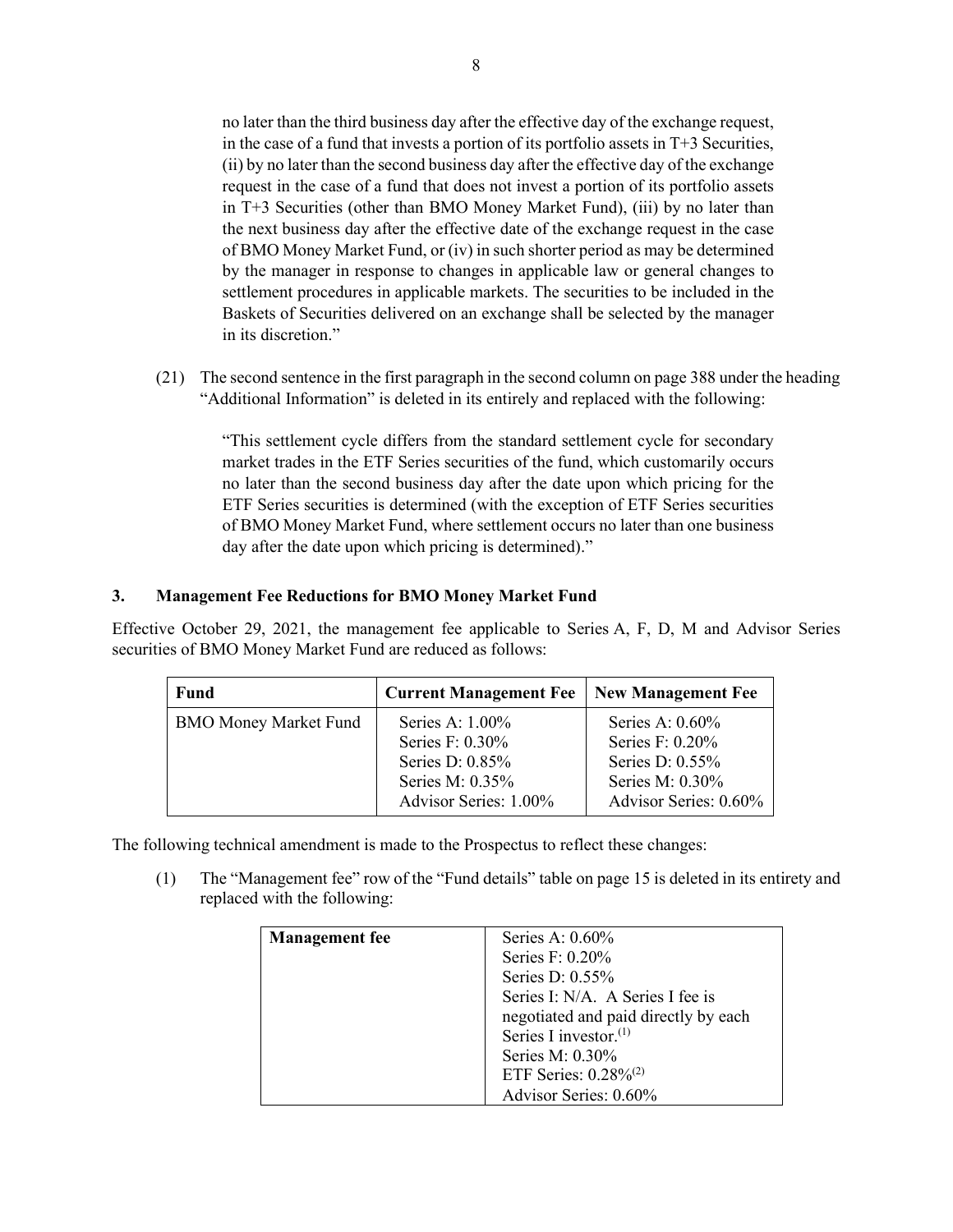# **4. Administration Fee Reduction for BMO Money Market Fund**

Effective October 29, 2021, the administration fee applicable to Series A, F, D and Advisor Series securities of BMO Money Market Fund are reduced from 0.12% to 0.08%.

The following technical amendment is made to the Prospectus to reflect these changes:

(1) The "Administration fee" row of the "Fund details" table on page 15 is deleted in its entirety and replaced with the following:

| <b>Administration fee</b> | 0.08%                                         |
|---------------------------|-----------------------------------------------|
|                           |                                               |
|                           | Series M: 0.05%                               |
|                           | (for Series I, separate fees and expenses are |
|                           | negotiated and paid by each Series I          |
|                           | investor $)^{(1)}$                            |
|                           | (for ETF Series, no fixed administration      |
|                           | fee is paid) $^{(2)}$                         |
|                           |                                               |
|                           | Fees and expenses also include taxes and      |
|                           | other fund costs. See Fees and expenses on    |
|                           | page 367 for details.                         |

# **5. Revisions to Disclosure for BMO U.S. Dollar Money Market Fund**

Effective October 29, 2021, the following technical amendments are made to the Prospectus:

- (1) The third bullet in the first paragraph under the heading "Investment strategies" on page 222 is deleted in its entirety and replaced with the following:
	- "● strives to maintain a NAV per unit of U.S.\$1.00 by allocating income daily and distributing it monthly, but there is a risk the NAV per unit could vary from this amount"
- (2) The first paragraph under the heading "What are the risks of investing in the fund" on page 222 is deleted in its entirety and replaced with the following:
	- "● the yield of the fund varies with short-term interest rates
		- although the fund strives to maintain a NAV per unit of U.S.\$1.00, there is no assurance we do so as the value of the fund's portfolio securities may fluctuate under certain conditions, including where interest rates are low or negative. During periods of low market yields, the NAV per unit may fall below U.S.\$1.00."
- (3) The disclosure under the heading "Distribution policy" on page 223 is deleted in its entirety and replaced with the following:

"Any net income is allocated daily and distributed monthly and any net capital gains are distributed in December. Distributions are automatically reinvested in additional securities of the fund. Please see *Income tax considerations for investors* on page 383 for more information."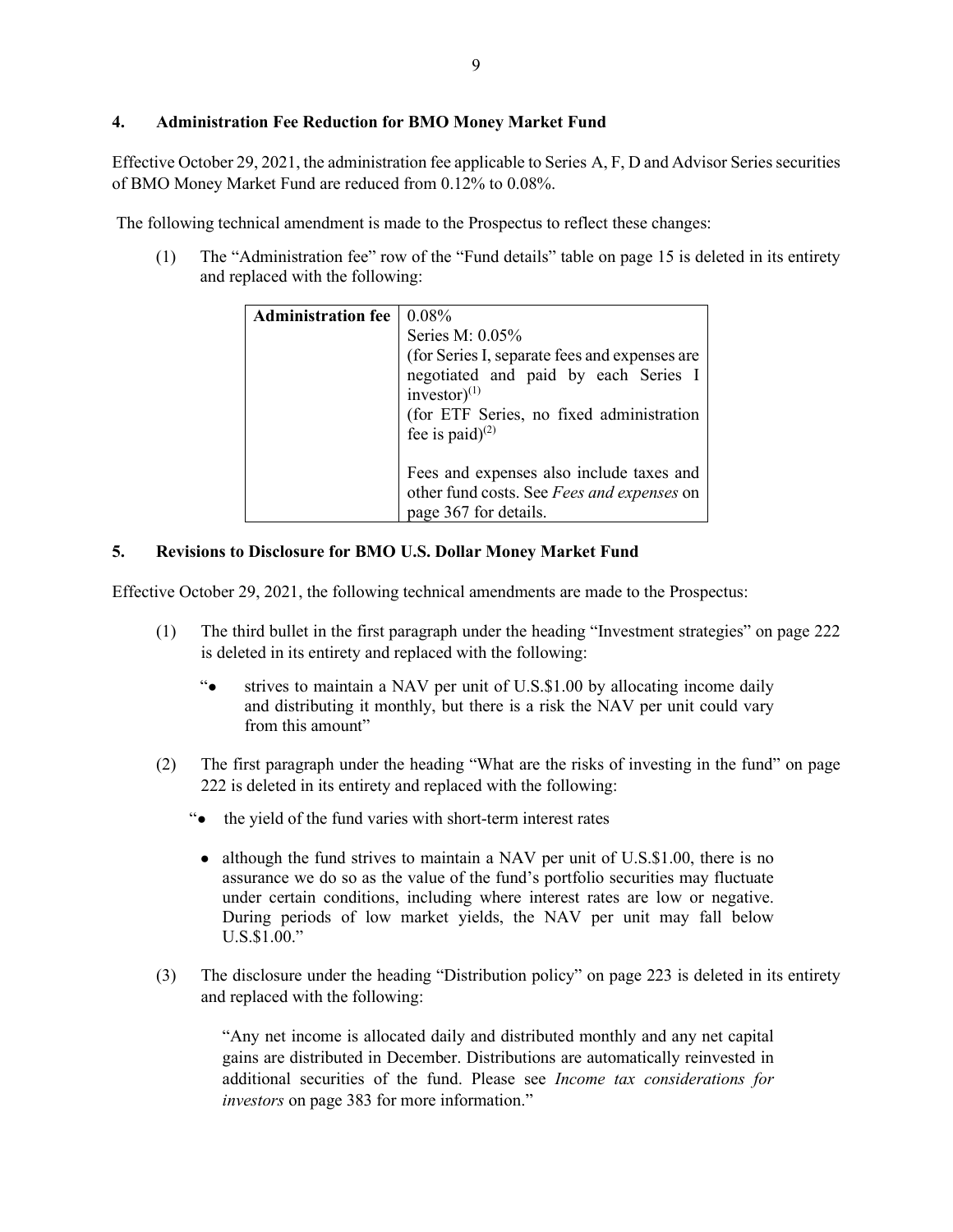# **6. Removal of a Sub-Advisor for BMO Crossover Bond Fund**

Effective on or about November 12, 2021, TCH will cease to act as a sub-advisor for BMO Crossover Bond Fund.

The following technical amendment is made to the Prospectus to reflect this change:

(1) The "Sub-advisors" row of the "Fund details" table for BMO Crossover Bond Fund on page 27 is deleted in its entirety and replaced with the following:

| Sub-advisors | <b>BMO</b> Asset Management Limited          |
|--------------|----------------------------------------------|
|              | London, England                              |
|              | (Sub-advisor since May 2018)                 |
|              |                                              |
|              | Taplin, Canida & Habacht, LLC <sup>(2)</sup> |
|              | Miami, Florida                               |
|              | (Sub-advisor since May 2018)                 |

(2) Effective on or about November 12, 2021, Taplin, Canida & Habacht, LLC will cease to act as a sub-advisor for the fund.

# **7. Removal of Sub-Advisor for BMO U.S. Dollar Money Market Fund**

Effective on or about November 19, 2021, BMOAM Corp. will cease to act as sub-advisor for BMO U.S. Dollar Money Market Fund.

The following technical amendment is made to the Prospectus to reflect this change:

(1) The "Sub-advisor" row of the "Fund details" table for BMO U.S. Dollar Money Market Fund on page 222 is deleted in its entirety and replaced with the following:

| Sub-advisor | BMO Asset Management Corp. <sup>(2)</sup><br>Chicago, Illinois                               |
|-------------|----------------------------------------------------------------------------------------------|
|             | Cortfolio Manager between October 1998 and August 2016; Sub-advisor since<br>September 2016) |

<sup>(2)</sup> Effective on or about November 19, 2021, BMO Asset Management Corp. will cease to act as sub-advisor for the fund.

# **8. Change in Portfolio Manager and/or Sub-Advisor for Certain Funds**

Effective on or about November 12, 2021, CMIA will replace BMOAM Inc. as portfolio manager of BMO U.S. High Yield Bond Fund, and TCH will cease to act as sub-advisor for that Fund. As a result of the change of portfolio manager for BMO U.S. High Yield Bond Fund, the investment strategies of that Fund are also changed.

Effective on or about November 12, 2021, CMIA will replace TCH as sub-advisor for the U.S. fixed income portion of BMO U.S. Dollar Balanced Fund and the U.S. fixed income and U.S. high yield bond portions of BMO U.S. Dollar Monthly Income Fund. Effective on or about December 15, 2021, CMIA will replace BMOAM Corp. as sub-advisor for the U.S. equity portion of each of BMO North American Dividend Fund, BMO U.S. Dollar Balanced Fund and BMO U.S. Dollar Monthly Income Fund. BMOAM Inc. will remain as portfolio manager of BMO North American Dividend Fund, BMO U.S. Dollar Balanced Fund and BMO U.S. Dollar Monthly Income Fund.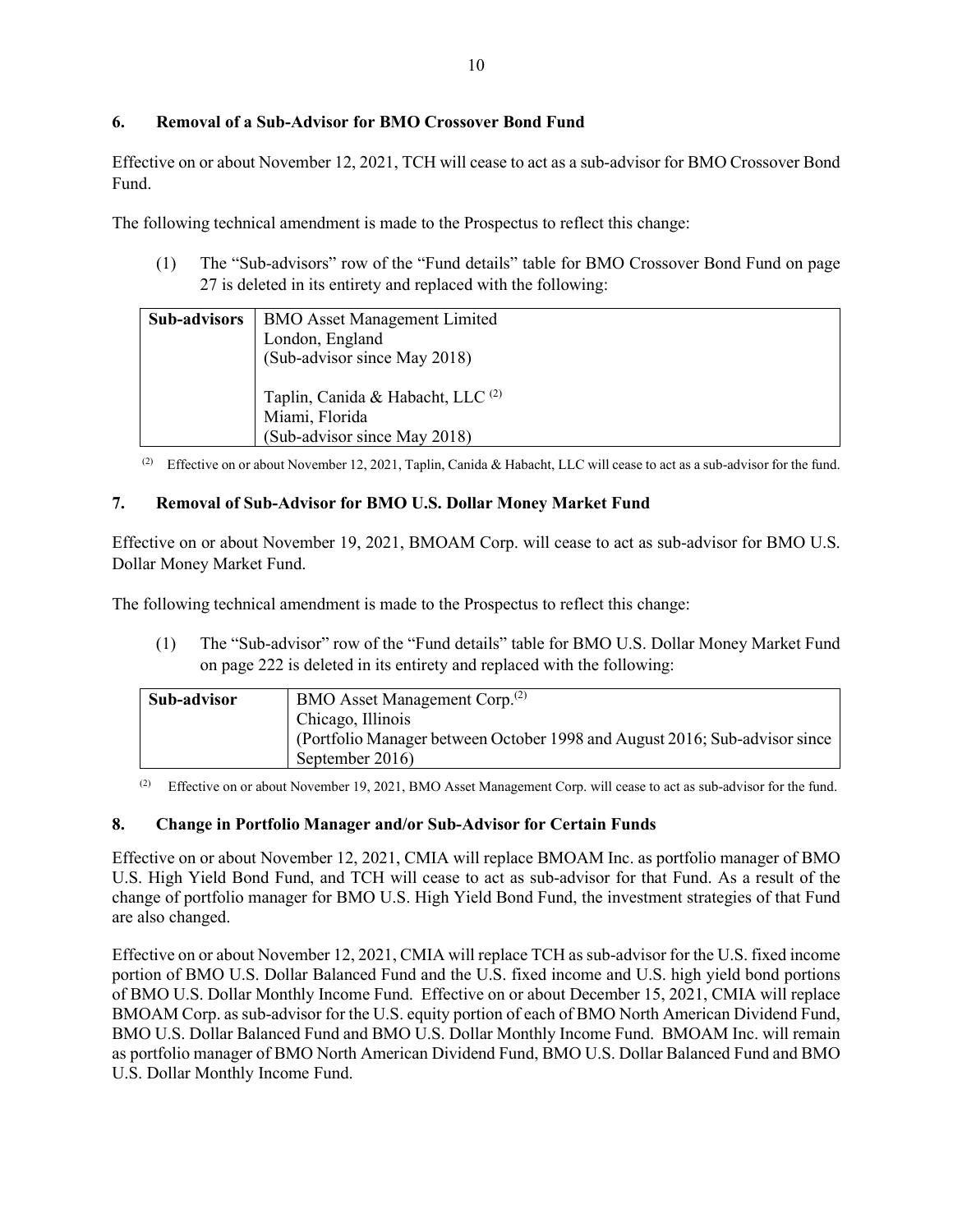Effective on or about December 15, 2021, CMIA will replace BMOAM Inc. as portfolio manager of BMO International Equity Fund, BMO U.S. Dividend Fund, BMO U.S. Dollar Dividend Fund, BMO U.S. Equity Class, BMO U.S. Equity Fund and BMO U.S. Small Cap Fund, and BMOAM Corp. will cease to act as sub-advisor for those Funds.

The following technical amendments are made to the Prospectus to reflect these changes:

(1) The "Portfolio manager" and "Sub-advisor" rows of the "Fund details" table for BMO U.S. High Yield Bond Fund on page 62 are deleted in their entirety and replaced with the following:

| Portfolio   | BMO Asset Management Inc. <sup>(2)</sup> |
|-------------|------------------------------------------|
| manager     | Toronto, Ontario                         |
|             | (Portfolio Manager since March 2017)     |
| Sub-advisor | Taplin, Canida & Habacht, $LLC^{(3)}$    |
|             | Miami, Florida                           |
|             | (Sub-advisor since March 2017)           |

(2) Effective on or about November 12, 2021, Columbia Management Investment Advisers, LLC (Boston, Massachusetts) will replace BMO Asset Management Inc. as portfolio manager of the fund.

(3) Effective on or about November 12, 2021, Taplin Canida & Habacht LLC will cease to act as sub-advisor for the fund.

- (2) The following investment strategy is added immediately before the eighth bullet point under the sub-heading "Investment Strategies" under the heading "What does the fund invest in?" on page 62:
	- "• may invest up to 30% of the fund's assets in securities of underlying funds, with such underlying funds expected to be predominantly or exclusively underlying funds that are managed by us or one of our affiliates or associates"
- (3) The following risk is added immediately before "interest rate risk" under the heading "What are the risks of investing in the fund" on page 63:
	- "• fund of funds risk"
- (4) The "Portfolio manager" and "Sub-advisor" rows of the "Fund details" table for BMO International Equity Fund on page 121 are deleted in their entirety and replaced with the following:

| <b>Portfolio</b> | BMO Asset Management Inc. <sup>(2)</sup>  |
|------------------|-------------------------------------------|
| manager          | Toronto, Ontario                          |
|                  | (Portfolio Manager since August 2017)     |
| Sub-advisor      | BMO Asset Management Corp. <sup>(3)</sup> |
|                  | Chicago, Illinois                         |
|                  | (Sub-advisor since August 2017)           |

(2) Effective on or about December 15, 2021, Columbia Management Investment Advisers, LLC (Boston, Massachusetts) will replace BMO Asset Management Inc. as portfolio manager of the fund.

(3) Effective on or about December 15, 2021, BMO Asset Management Corp. will cease to act as sub-advisor for the fund.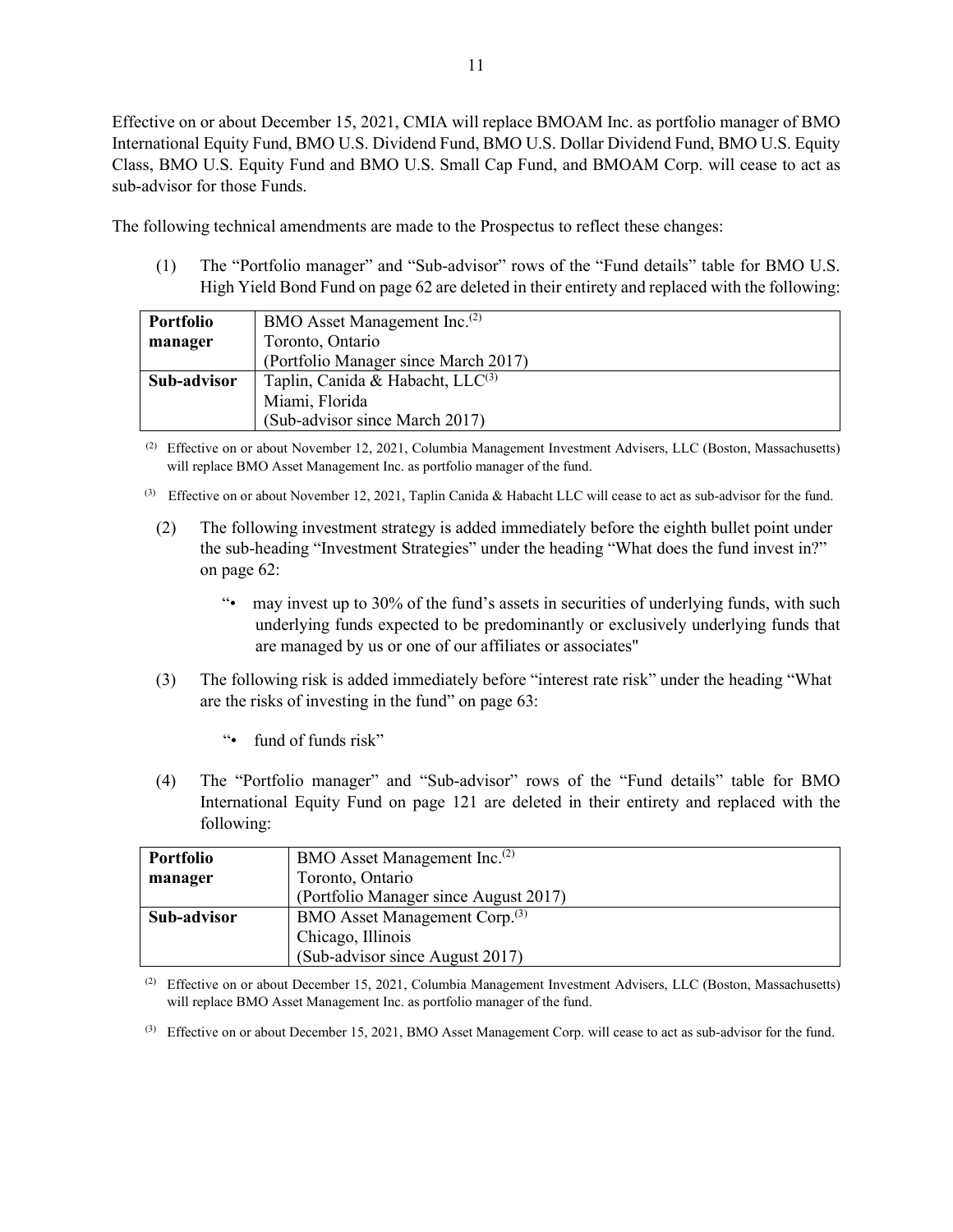(5) The "Portfolio manager" and "Sub-advisor" rows of the "Fund details" table for BMO North American Dividend Fund on page 136 are deleted in their entirety and replaced with the following:

| <b>Portfolio</b> | BMO Asset Management Inc.                                                  |
|------------------|----------------------------------------------------------------------------|
| manager          | Toronto, Ontario                                                           |
|                  | (Canadian portfolio)                                                       |
|                  | (Portfolio Manager since October 1994)                                     |
| Sub-advisor      | BMO Asset Management Corp. <sup>(2)</sup>                                  |
|                  | Chicago, Illinois                                                          |
|                  | (U.S. portfolio)                                                           |
|                  | (Portfolio Manager between October 1994 and August 2016; Sub-advisor since |
|                  | September 2016)                                                            |

- (2) Effective on or about December 15, 2021, Columbia Management Investment Advisers, LLC (Boston, Massachusetts) will replace BMO Asset Management Corp. as sub-advisor for the U.S. portfolio portion of the fund.
- (6) The "Portfolio manager" and "Sub-advisor" rows of the "Fund details" table for BMO U.S. Dividend Fund on page 167 are deleted in their entirety and replaced with the following:

| Portfolio   | BMO Asset Management Inc. <sup>(2)</sup>  |
|-------------|-------------------------------------------|
| manager     | Toronto, Ontario                          |
|             | (Portfolio Manager since November 2014)   |
| Sub-advisor | BMO Asset Management Corp. <sup>(3)</sup> |
|             | Chicago, Illinois                         |
|             | (Sub-advisor since November 2014)         |

(2) Effective on or about December 15, 2021, Columbia Management Investment Advisers, LLC (Boston, Massachusetts) will replace BMO Asset Management Inc. as portfolio manager of the fund.

(3) Effective on or about December 15, 2021, BMO Asset Management Corp. will cease to act as sub-advisor for the fund.

(7) The "Portfolio manager" and "Sub-advisor" rows of the "Fund details" table for BMO U.S. Equity Fund on page 171 are deleted in their entirety and replaced with the following:

| Portfolio   | BMO Asset Management Inc. <sup>(3)</sup>                                   |  |
|-------------|----------------------------------------------------------------------------|--|
| manager     | Toronto, Ontario                                                           |  |
|             | (Portfolio Manager since September 2016)                                   |  |
| Sub-advisor | BMO Asset Management Corp. <sup>(4)</sup>                                  |  |
|             | Chicago, Illinois                                                          |  |
|             | (Portfolio Manager between January 1997 and August 2016; Sub-advisor since |  |
|             | September 2016)                                                            |  |

- (3) Effective on or about December 15, 2021, Columbia Management Investment Advisers, LLC (Boston, Massachusetts) will replace BMO Asset Management Inc. as portfolio manager of the fund.
- (4) Effective on or about December 15, 2021, BMO Asset Management Corp. will cease to act as sub-advisor for the fund.
	- (8) The "Portfolio manager" and "Sub-advisor" rows of the "Fund Details" table for BMO U.S. Small Cap Fund on page 190 are deleted in their entirety and replaced with the following:

| Portfolio   | BMO Asset Management Inc. <sup>(2)</sup>  |  |
|-------------|-------------------------------------------|--|
| manager     | Toronto, Ontario                          |  |
|             | (Portfolio Manager since May 2018)        |  |
| Sub-advisor | BMO Asset Management Corp. <sup>(3)</sup> |  |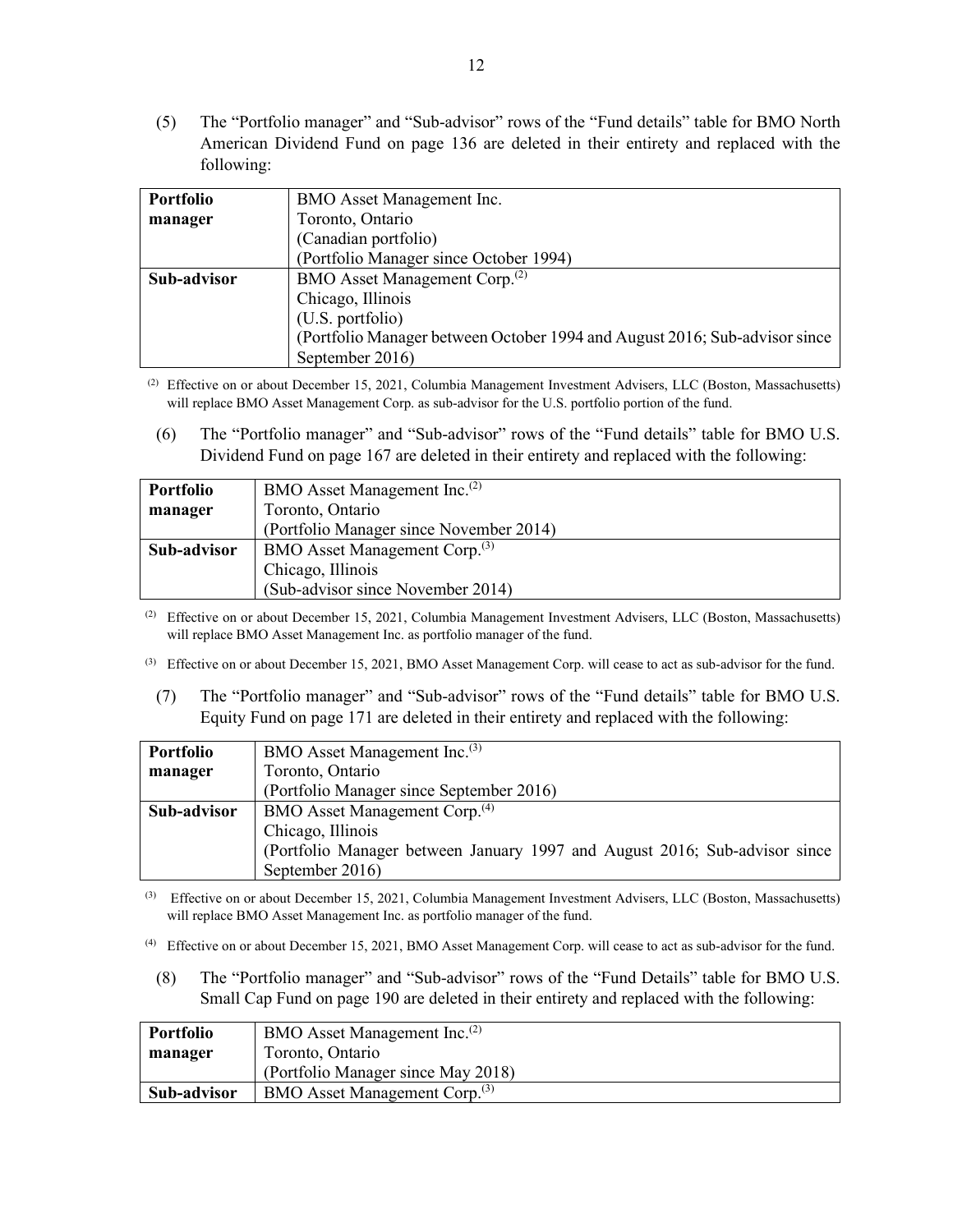| Chicago, Illinois            |
|------------------------------|
| (Sub-advisor since May 2018) |

- (2) Effective on or about December 15, 2021, Columbia Management Investment Advisers, LLC (Boston, Massachusetts) will replace BMO Asset Management Inc. as portfolio manager of the fund.
- (3) Effective on or about December 15, 2021, BMO Asset Management Corp. will cease to act as sub-advisor for the fund.
- (9) The "Portfolio manager" and "Sub-advisors" rows of the "Fund details" table for BMO U.S. Dollar Balanced Fund on page 216 are deleted in their entirety and replaced with the following:

| <b>Portfolio</b> | BMO Asset Management Inc.                 |
|------------------|-------------------------------------------|
| manager          | Toronto, Ontario                          |
|                  | (Portfolio Manager since August 2013)     |
| Sub-advisors     | BMO Asset Management Corp. <sup>(2)</sup> |
|                  | Chicago, Illinois                         |
|                  |                                           |
|                  | Taplin, Canida & Habacht, LLC(3)          |
|                  | Miami, Florida                            |
|                  |                                           |
|                  | (Sub-advisors since August 2013)          |

- (2) Effective on or about December 15, 2021, Columbia Management Investment Advisers, LLC (Boston, Massachusetts) will replace BMO Asset Management Corp. as sub-advisor for the U.S. equity portion of the fund.
- (3) Effective on or about November 12, 2021, Columbia Management Investment Advisers, LLC (Boston, Massachusetts) will replace Taplin, Canida & Habacht, LLC as sub-advisor for the U.S. fixed income portion of the fund.
	- (10) The "Portfolio manager" and "Sub-advisor" rows of the "Fund details" table for BMO U.S. Dollar Dividend Fund on page 218 are deleted in their entirety and replaced with the following:

| Portfolio   | BMO Asset Management Inc. <sup>(2)</sup>  |  |
|-------------|-------------------------------------------|--|
| manager     | Toronto, Ontario                          |  |
|             | (Portfolio Manager since August 2013)     |  |
| Sub-advisor | BMO Asset Management Corp. <sup>(3)</sup> |  |
|             | Chicago, Illinois                         |  |
|             | (Sub-advisor since August 2013)           |  |

(2) Effective on or about December 15, 2021, Columbia Management Investment Advisers, LLC (Boston, Massachusetts) will replace BMO Asset Management Inc. as portfolio manager of the fund.

- (3) Effective on or about December 15, 2021, BMO Asset Management Corp. will cease to act as sub-advisor for the fund.
- (11) The "Portfolio manager" and "Sub-advisor" rows of the "Fund details" table for BMO U.S. Dollar Monthly Income Fund on page 224 are deleted in their entirety and replaced with the following:

| Portfolio   | BMO Asset Management Inc.                                                |  |
|-------------|--------------------------------------------------------------------------|--|
| manager     | Toronto, Ontario                                                         |  |
|             | (Portfolio Manager since November 2009)                                  |  |
| Sub-advisor | BMO Asset Management Corp. <sup>(1)</sup>                                |  |
|             | Chicago, Illinois                                                        |  |
|             | (Portfolio Manager between April 2014 and August 2016; Sub-advisor since |  |
|             | September 2016)                                                          |  |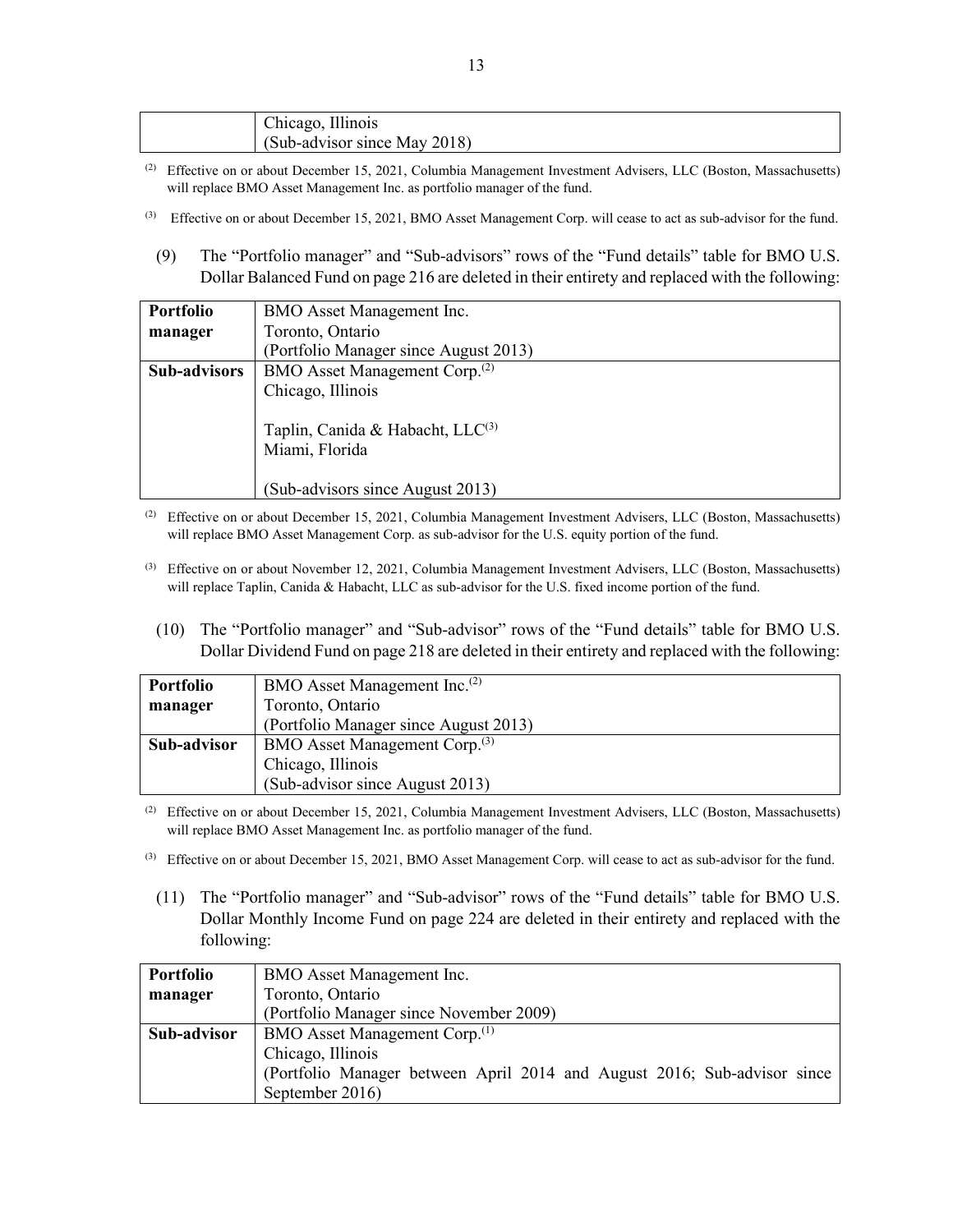| Taplin, Canida & Habacht, LLC <sup>(2)</sup> |
|----------------------------------------------|
| Miami, Florida                               |
| (Sub-advisor since April 2014)               |

- (1) Effective on or about December 15, 2021, Columbia Management Investment Advisers, LLC (Boston, Massachusetts) will replace BMO Asset Management Corp. as sub-advisor for the U.S. equity portion of the fund.
- (2) Effective on or about November 12, 2021, Columbia Management Investment Advisers, LLC (Boston, Massachusetts) will replace Taplin, Canida & Habacht, LLC as sub-advisor for the U.S. fixed income and U.S. high yield bond portions of the fund.
	- (12) The "Portfolio manager" and "Sub-advisor" rows of the "Fund details" table for BMO U.S. Equity Class on page 245 are deleted in their entirety and replaced with the following:

| Portfolio   | BMO Asset Management Inc. <sup>(1)</sup>                                    |  |
|-------------|-----------------------------------------------------------------------------|--|
| manager     | Toronto, Ontario                                                            |  |
|             | (Portfolio Manager since September 2016)                                    |  |
| Sub-advisor | BMO Asset Management Corp. <sup>(2)</sup>                                   |  |
|             | Chicago, Illinois                                                           |  |
|             | (Portfolio Manager between November 2009 and August 2016; Sub-advisor since |  |
|             | September 2016)                                                             |  |

- (1) Effective on or about December 15, 2021, Columbia Management Investment Advisers, LLC (Boston, Massachusetts) will replace BMO Asset Management Inc. as portfolio manager of the fund.
- $<sup>(2)</sup>$  Effective on or about December 15, 2021, BMO Asset Management Corp. will cease to act as sub-advisor for the fund.</sup>
- (13) The second row of the "Portfolio managers and sub-advisors" table beginning on page 346 is deleted in its entirety and replaced with the following:

| <b>BMO</b> Asset Management Corp. | BMOAMC is a wholly-owned, indirect subsidiary  |
|-----------------------------------|------------------------------------------------|
| Chicago, Illinois                 | of Bank of Montreal, the parent company of BMO |
| $\mid$ ("BMOAMC")                 | Investments Inc.**                             |

(14) The third row of the "Portfolio managers and sub-advisors" table beginning on page 346 is deleted in its entirety and replaced with the following:

| <b>BMO</b> Asset Management Inc. | BMOAM is a wholly-owned, indirect subsidiary   |
|----------------------------------|------------------------------------------------|
| Toronto, Ontario                 | of Bank of Montreal, the parent company of BMO |
| $\mid$ ("BMOAM")                 | Investments Inc.***                            |

(15) The following new row is inserted between the sixth and seventh rows of the "Portfolio managers and sub-advisors" table beginning on page 346:

| Columbia Management          | CMIA is not an affiliate of BMO Investments Inc. |
|------------------------------|--------------------------------------------------|
| Investment Advisers, LLC     | ****                                             |
| <b>Boston, Massachusetts</b> |                                                  |
| $(^{\circ}CMIA")$            |                                                  |

(16) The last row of the "Portfolio managers and sub-advisors" table beginning on page 346 is deleted in its entirety and replaced with the following: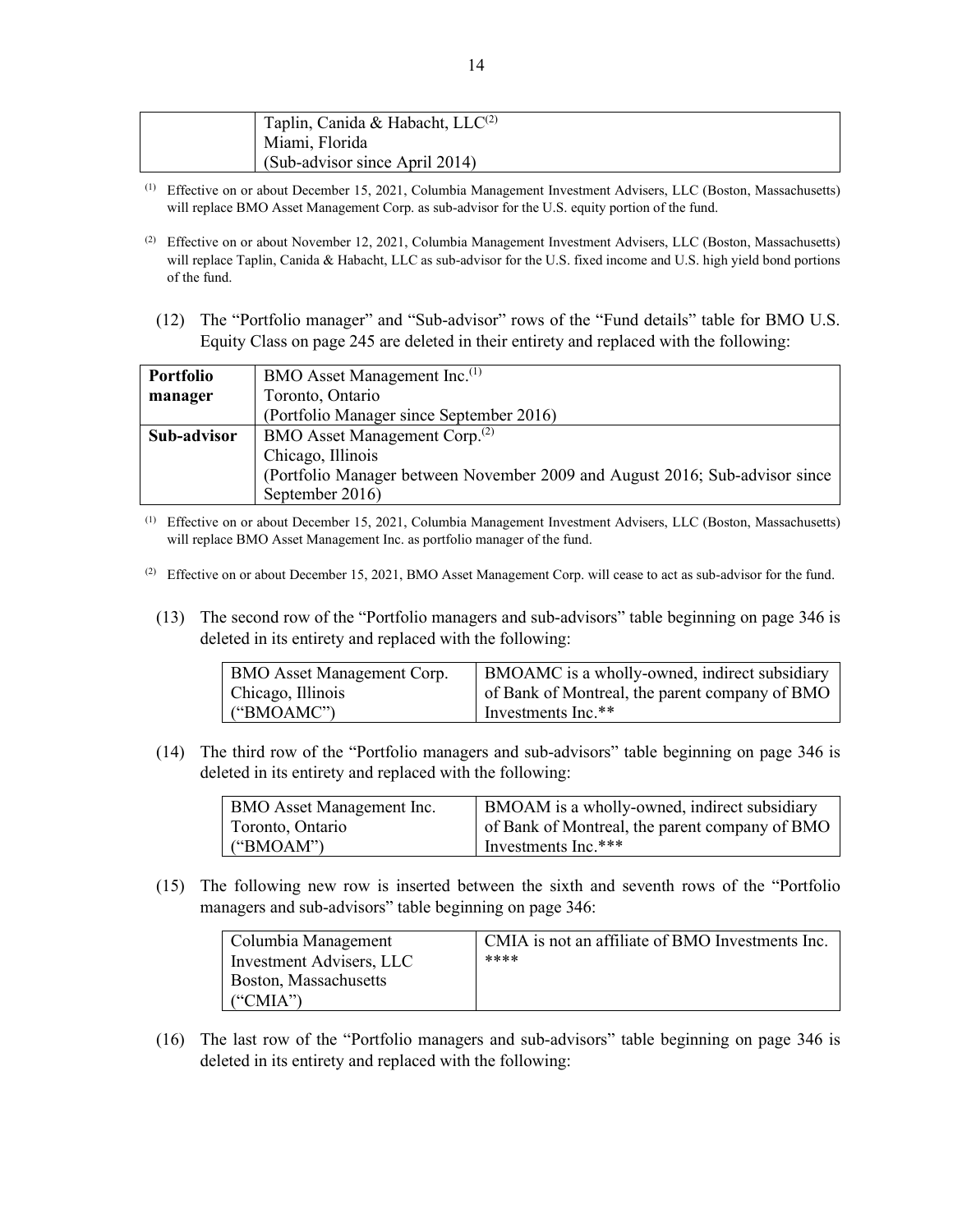| Taplin, Canida & Habacht, LLC         | TCH is a wholly-owned, indirect subsidiary of |
|---------------------------------------|-----------------------------------------------|
| Miami, Florida                        | Bank of Montreal, the parent company of BMO   |
| $(^{\prime\prime}TCH^{\prime\prime})$ | Investments Inc.*****                         |

(17) The following footnotes are added to the "Portfolio managers and sub-advisors" table beginning on page 346:

"\*\* Effective on or about November 19, 2021, BMOAMC will cease to act as sub-advisor for BMO U.S. Dollar Money Market Fund. Effective on or about December 15, 2021, BMOAMC will cease to act as sub-advisor for BMO International Equity Fund, the U.S. equity portion of BMO North American Dividend Fund, BMO U.S. Dividend Fund, the U.S. equity portion of BMO U.S. Dollar Balanced Fund, BMO U.S. Dollar Dividend Fund, the U.S. equity portion of BMO U.S. Dollar Monthly Income Fund, BMO U.S. Equity Class, BMO U.S. Equity Fund and BMO U.S. Small Cap Fund.

\*\*\* Effective on or about November 12, 2021, BMOAM will cease to act as portfolio manager for BMO U.S. High Yield Bond Fund. Effective on or about December 15, 2021, BMOAM will cease to act as portfolio manager for BMO International Equity Fund, BMO U.S. Dividend Fund, BMO U.S. Dollar Dividend Fund, BMO U.S. Equity Class, BMO U.S. Equity Fund and BMO U.S. Small Cap Fund.

\*\*\*\* Effective on or about November 12, 2021, CMIA will replace BMOAM as portfolio manager for BMO U.S. High Yield Bond Fund. Effective on or about November 12, 2021, CMIA will replace TCH as sub-advisor for the U.S. fixed income portion of BMO U.S. Dollar Balanced Fund and the U.S. fixed income and U.S. high yield bond portions of BMO U.S. Dollar Monthly Income Fund. Effective on or about December 15, 2021, CMIA will replace BMOAMC as subadvisor for the U.S. equity portion of each of BMO North American Dividend Fund, BMO U.S. Dollar Balanced Fund and BMO U.S. Dollar Monthly Income Fund. Effective on or about December 15, 2021, CMIA will replace BMOAM as portfolio manager of BMO International Equity Fund, BMO U.S. Dividend Fund, BMO U.S. Dollar Dividend Fund, BMO U.S. Equity Class, BMO U.S. Equity Fund and BMO U.S. Small Cap Fund.

\*\*\*\*\* Effective on or about November 12, 2021, TCH will cease to act as subadvisor for BMO Crossover Bond Fund, the U.S. fixed income portion of BMO U.S. Dollar Balanced Fund, the U.S. fixed income and U.S. high yield bond portions of BMO U.S. Dollar Monthly Income Fund, and BMO U.S. High Yield Bond Fund."

(18) The first three paragraphs on page 348, below the "Portfolio managers and sub-advisors" table, are deleted in their entirety and replaced with the following and a new fourth paragraph is inserted under such disclosure:

"It may be difficult to enforce legal rights against Alta, BMOAMC, BMOAML, BMOCMC, BMOGAMA, CMIA, GuardCap, LGMIL, Macquarie, Matthews, PIMCO US, Pyrford and TCH because they are resident outside of Canada and all or substantially all of their assets are located outside of Canada.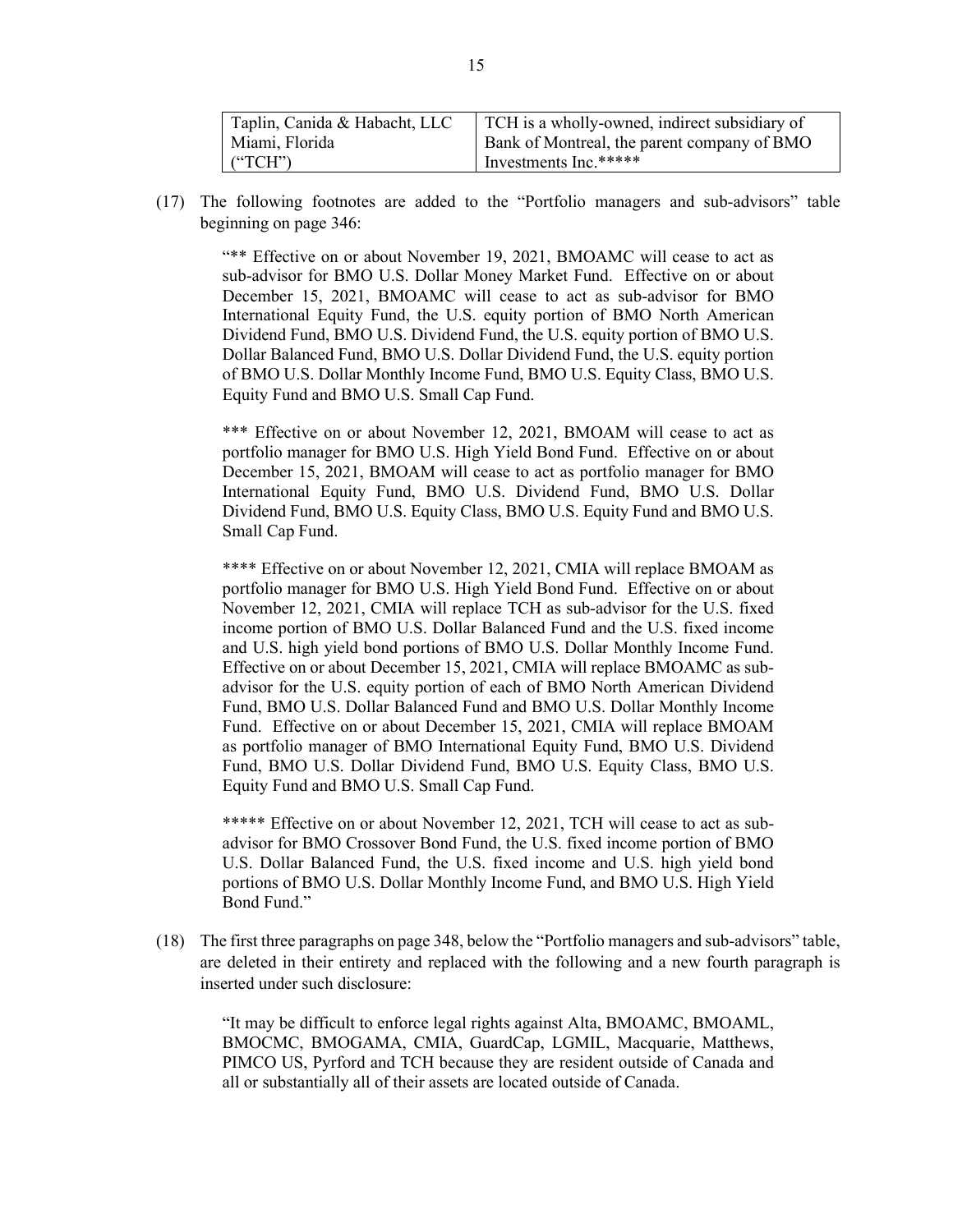BMOAMC, BMOAML, BMOCMC, BMOGAMA, LGMIL and TCH are not registered portfolio managers in Canada. They have been appointed as subadvisors for certain funds by BMOAM, acting as portfolio manager of the relevant funds. As portfolio manager, BMOAM is responsible for the advice given by these sub-advisors. Effective November 12, 2021 and December 15, 2021, as applicable, BMOAMC and TCH will cease to act as sub-advisors of certain funds.

Alta and GuardCap are not registered portfolio managers in Canada. They have been appointed as sub-advisors by the portfolio manager, Guardian Capital, and Guardian Capital is responsible for the advice given by Alta and GuardCap.

CMIA is not a registered portfolio manager in Canada and is acting as portfolio manager or sub-advisor effective November 12, 2021 and December 15, 2021, as applicable, for certain funds pursuant to an exemption from the requirement to be registered. As portfolio manager, BMOAM is responsible for the advice given by CMIA as sub-advisor for certain funds. The name and address of the agent for service of process in Ontario for CMIA is available from the Ontario Securities Commission."

## **9. What are your legal rights?**

#### Mutual Fund Series

Under securities law in some provinces and territories, you have the right to:

- withdraw from your agreement to buy mutual funds within two business days of receiving the simplified prospectus or fund facts,
- cancel your purchase within 48 hours of receiving confirmation of your order, or
- cancel your purchase agreement and get your money back if the simplified prospectus, fund facts, annual information form or financial statements misrepresent any facts about the fund. You may also be entitled to get your money back or make a claim for damages if you have suffered a loss.

The time limit to exercise these rights depends on the governing legislation in your province or territory.

## ETF Series

Securities legislation in certain of the provinces and territories of Canada provides purchasers with the right to withdraw from an agreement to purchase ETF Series securities within 48 hours after the receipt of a confirmation of a purchase of such securities. In several of the provinces and territories, the securities legislation further provides a purchaser with remedies for rescission or, in some jurisdictions, revisions of the price or damages if the prospectus and any amendment contains a misrepresentation, or non-delivery of the ETF facts, provided that the remedies for rescission, revisions of the price or damages are exercised by the purchaser within the time limit prescribed by the securities legislation of the purchaser's province or territory.

We have obtained relief from the requirement in securities legislation to include an underwriter's certificate in the prospectus under a decision pursuant to National Policy 11-203 Process for Exemptive Relief Applications in Multiple Jurisdictions. As such, purchasers of ETF Series securities will not be able to rely on the inclusion of an underwriter's certificate in the prospectus or any amendment for the statutory rights